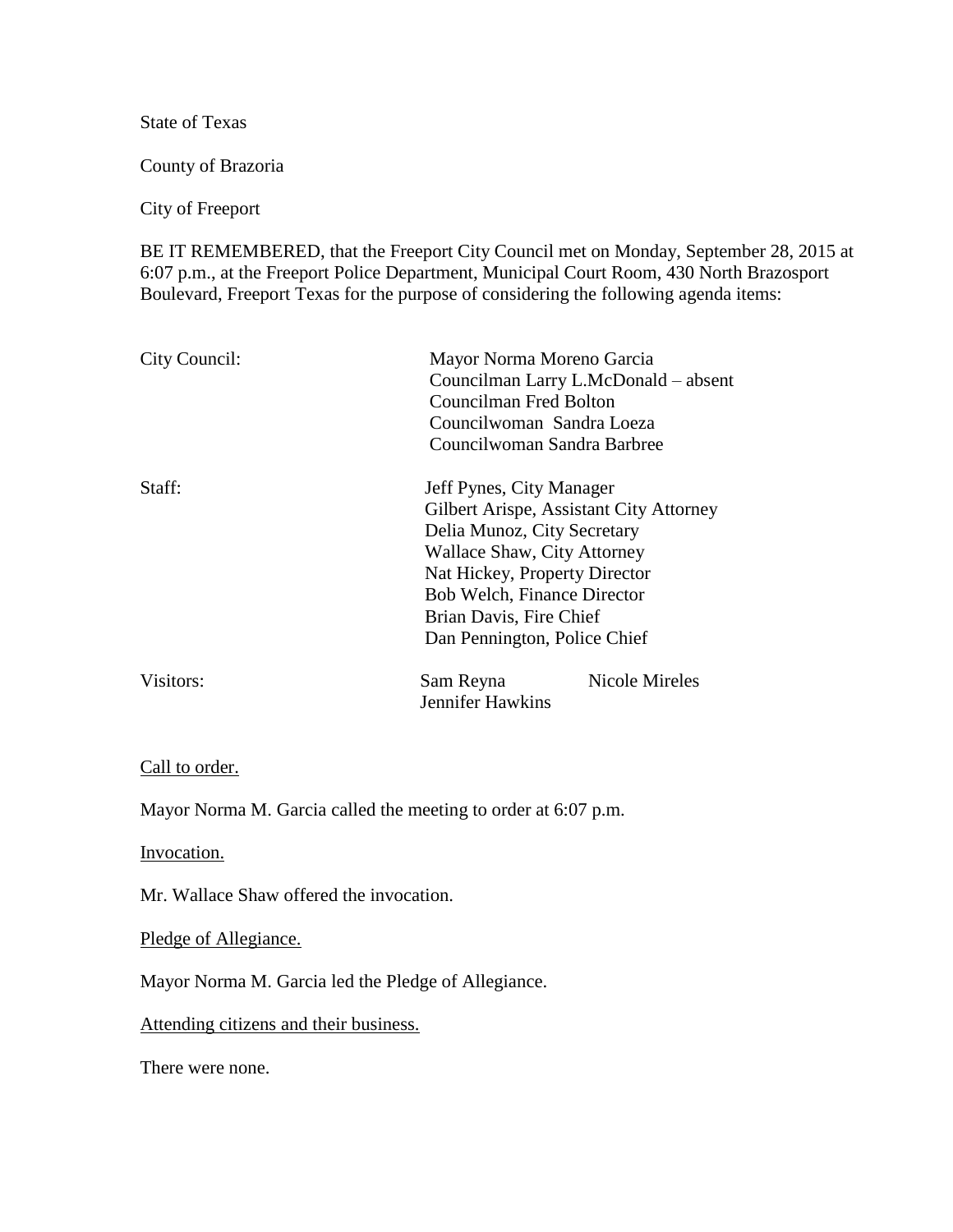Consideration of approving September 21, 2015 Council Minutes.

On a motion by Councilwoman Barbree, seconded by Councilwoman Loeza, with all present voting "Aye", Council unanimously approved the September 21, Council Minutes.

Consideration of approving Ordinance No. 2015- 2096 accepting the certified appraisal roll from the Brazoria County Appraisal District for the 2015 Tax Year; establishing a tax rate for each \$100.00 valuation of taxable property within said City for such tax year; levying all taxes for said City for such tax year; allocating such taxes for certain municipal purposes therein enumerated; ordering that such taxes be assessed and collected; containing a severance clause; and providing an effective date for this ordinance.

On a motion by Councilwoman Barbree: " I move to adopt a tax rate of .645642 that represents .497578 for Maintenance & Operations and .148064 for Interest & Sinking, seconded by Councilman Bolton, with all present voting "Aye", Council unanimously approved Ordinance No. 20154-2096 accepting the certified appraisal roll from the Brazoria County Appraisal District for the 2015 Tax Year; establishing a tax rate for each \$100.00 valuation of taxable property within said City for such tax year; levying all taxes for said City for such tax year; allocating such taxes for certain municipal purposes therein enumerated; ordering that such taxes be assessed and collected; containing a severance clause; and providing an effective date for this ordinance.

Record Vote Being: Mayor Norma M. Garcia "Aye" Councilman Fred Bolton "Aye" Councilwoman Sandra Loeza "Aye" Councilwoman Sandra Barbree "Aye"

Absent: Councilman Larry L. McDonald

Consideration of approving Resolution No. 2015-2480 of the City of Freeport, Texas, containing a preamble; making findings of fact; accepting the offer of the Jordan Family Trust and authorizing the Mayor and City Secretary to execute and attest, respectively, and the Mayor to acknowledge and deliver a deed exchange with the Jordan Family Trust Whereby Block 35, Lots 9, 10, 11, 12 and 15, Block 71, Lot 2, Block 507, Lot 6, Block 661, Lots 1-24, Block 676, Lots 14 and 15, Block 720, Lot 5, 11 and 12, Block 752 Lots 13, 16, 19, 22, 24 and 24A, Block 755 Lot 11, Block 764, Lots 18 and 19, Block 789 Lot 3, Block 790, Lots 14, 15, 19, 21, Block 809 Lots 13 and 24, Block 810 Lots 2-5, 7, 9, 10, 11 and 12 of the Velasco Townsite of said City, now owned by said Trust, are exchanged for Block 729, Lots 11,15-17 and 19, Block 730, Lot 9, Block 731, Lots 1,2,7 18, 21, 23 and 24, Block 742 Lots 17 and 19 Block 743, Lots 7 and 14 Block 760, Lots 4-6, 8-15, 17, 19 and 23, Block 773, Lot 3, 9, 12, 12a and 16, Block 716, Lot 24 of the Velasco Townsite of said City now owned by said City; containing a severance clause; providing that this Resolution shall take effect and be in force from and after its passage and adoption; and providing that the original of this Resolution shall be maintained by the City Secretary in the permanent records of said and a certified copy hereof recorded with said deeds of exchange in the official records of Brazoria County, Texas.